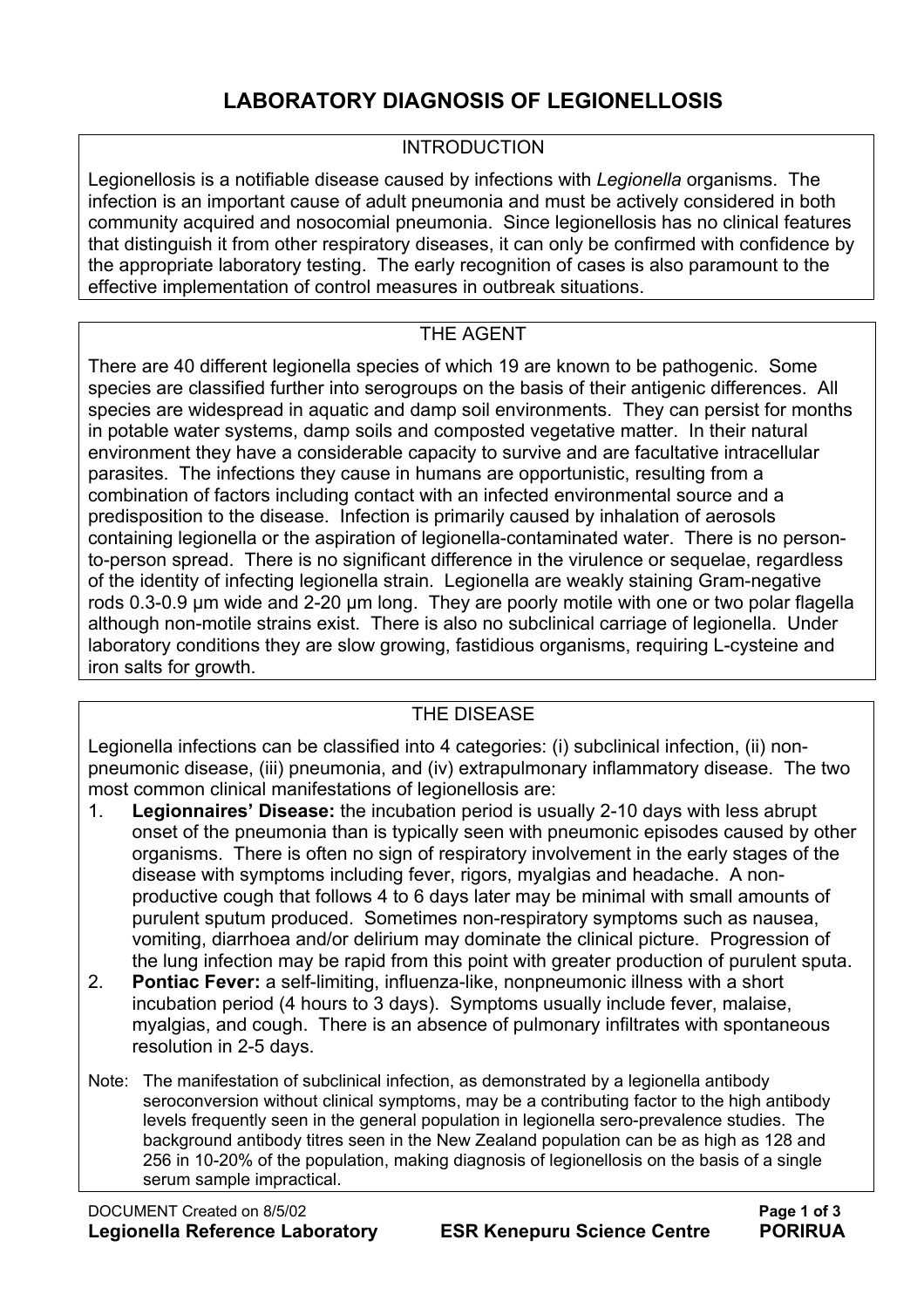# **LABORATORY DIAGNOSIS OF LEGIONELLOSIS**

### TESTS ROUTINELY CARRIED OUT AT ESR FOR CONFIRMATION OF LEGIONELLOSIS

- $\triangleright$  Culture for Legionella from clinical specimens
- $\triangleright$  Confirmation of presumptive Legionella culture isolates referred by other labs
- ¾ Examination of clinical specimens for the presence of Legionella by PCR &/or DFAT
- $\triangleright$  Identification of Legionella culture isolates to species & serogroup level
- $\triangleright$  Examination of paired sera for the presence of Legionella-specific antibodies by IFAT
- $\triangleright$  PCR-based detection of Legionella in clinical specimens

### COLLECTION OF APPROPRIATE CLINICAL SAMPLES

#### Samples for Legionella culture

- $\triangleright$  Any invasive lower respiratory tract specimen including the following:
	- Bronchoalveolar lavage fluid
	- Endotracheal aspirates (any bronchial or tracheal aspirate or brushing)
	- Transtracheal aspirates (TTA)
- *Note: Avoid collecting lower respiratory tract samples with sodium salt-based buffers as these have been shown to be deleterious for legionella culture. Instead, use potassium salt-based buffers.*
- $\triangleright$  Other respiratory tract specimen including the following:
	- Deep throat swab from trachea (collect specimen with dry cotton bud swab and place in sealed container with sufficient sputa to prevent drying in transport. Alternatively, add 0.5 to 1.0 mL of sterile and 0.1µm-filtered water to the swab. *NB: do not add any other solutions, especially saline).*
	- Expectorated sputum (especially following TTA collection)
- *Note: Repeat sampling of any respiratory tract samples is useful to increase the chance of recovering legionella since the organism may be initially absent in the sample or in very low numbers.*
- *Note: Ideally sampling should be taken prior to initiation of antibiotic treatment, although samples can still be culture positive after antibiotic treatment has begun.*

*Note: Pleural fluids rarely yield positive results. Upper respiratory tract samples rarely yield positive results.* 

- $\triangleright$  Venous blood specimens
	- At least 5 mL of blood in sterile EDTA tube (not heparin)
	- Conventional aerobic blood-culture bottles
- $\triangleright$  Biopsy and post-mortem specimens (freshly collected):
	- Endocarditis with negative blood culture
	- Gram-negative bacilli infections that can't be cultured by standard methods

#### Samples for Legionella PCR

- $\triangleright$  All samples listed for legionella culture are acceptable for legionella PCR, as well as:
	- 5 mL serum collected into SST tube and centrifuged prior to sending

#### Samples for Legionella DFA testing

- $\triangleright$  All samples listed for legionella culture are acceptable for legionella DFA, as well as:
	- Paraffin-embedded biopsy and post-mortem tissues
	- Fresh biopsy and post-mortem tissues